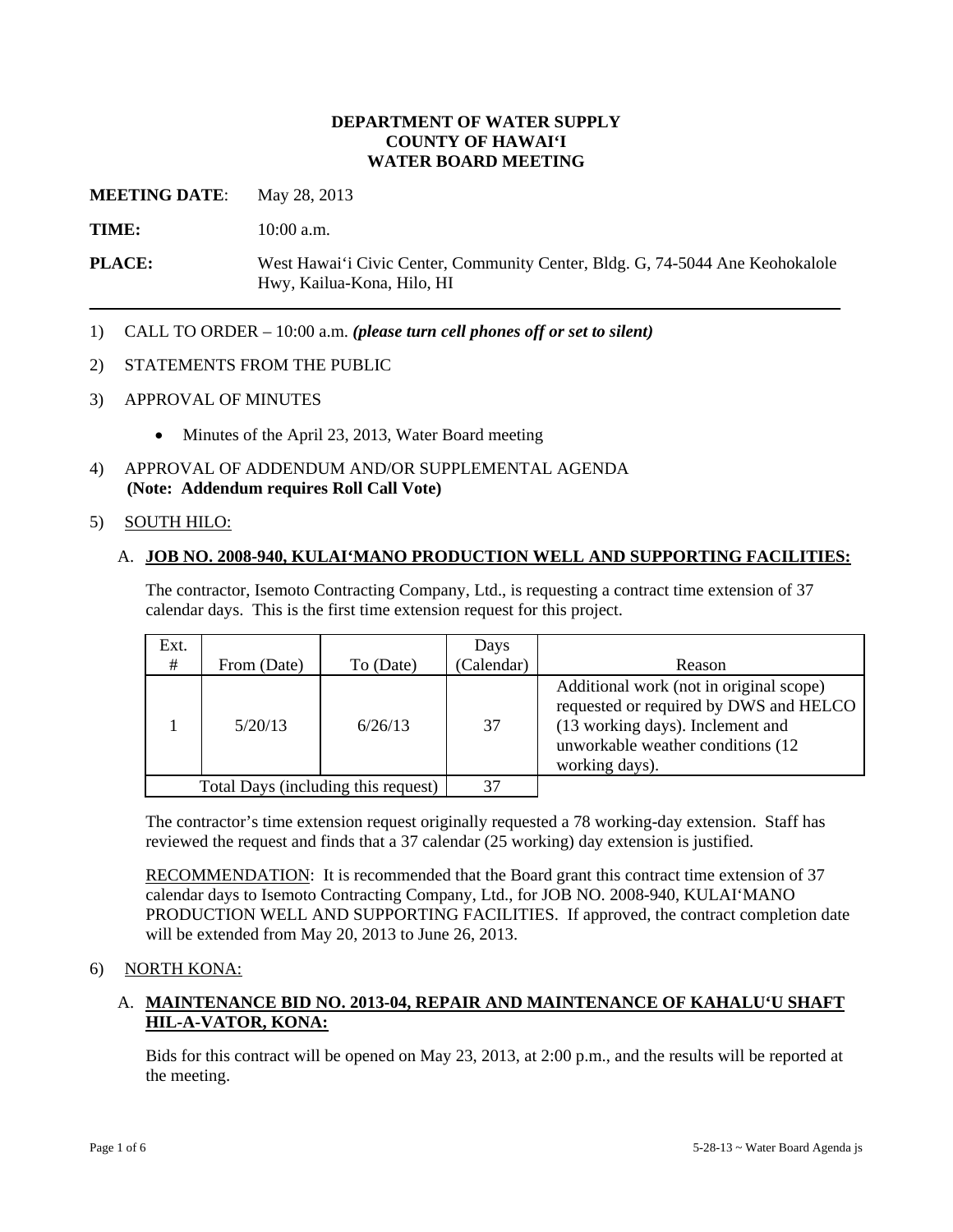# B. **QUEEN KA'AHUMANU HIGHWAY WIDENING – PHASE 2 PROJECT UPDATE:**

*(This Item was deferred from the April 23, 2013, Water Board meeting.)* 

The State Department of Transportation, Highways Division (DOT) has submitted a letter requesting the participation by the Department of Water Supply (DWS) to fund an additional \$195,865.00 for the redesign of a portion of the Queen Ka'ahumanu Highway Widening – Phase 2 project by May 15, 2013, as well as an estimated amount of \$200,000.00 for added construction costs based on the redesign.

The letter reiterates the importance of meeting their deadline, so as to not affect the contract schedule any further. There is an existing Memorandum of Agreement (MOA) that was entered into between DWS and DOT in the amount of \$3,744,000.00, but this additional work is considered to be over and beyond that original scope, due to DOT's directive to re-align a portion of the highway to avoid archeological sites.

It is the Department's understanding that DWS's commitment to fund the redesign is needed, or else the proposed water system will be removed from the contract. The Department has been in discussion with DOT regarding this matter, and this matter is being placed on the Agenda for discussion and possible action.

#### 7) MISCELLANEOUS:

#### A. **DEDICATION OF WATER SYSTEMS:**

The Department has received the following documents for action by the Water Board. The water systems have been constructed in accordance with the Department's standards and are in acceptable condition for dedication.

#### **1. BILL OF SALE**

 Subdivision Application No.: N/A Seller: Kyong Sung Tax Map Key: (3) 1-6-003:018 and 023 E.W.O.: 2010-015 No. of Lots: Not Applicable Zoning: ML-1a Facilities Charge: N/A Final Inspection Date: 4/6/2011 Water System Cost: \$89,000.00

# **2. GRANT OF EASEMENT**

 Grantor: Kyong Suk Sung and Christine Sung Tax Map Key: (3) 1-6-003:022 portion E.W.O.: 2010-015 Facilities Charge: N/A

RECOMMENDATION: It is recommended that the Water Board accepts these documents subject to the approval of the Corporation Counsel, and that either the Chairman or the Vice-Chairman be authorized to sign the documents.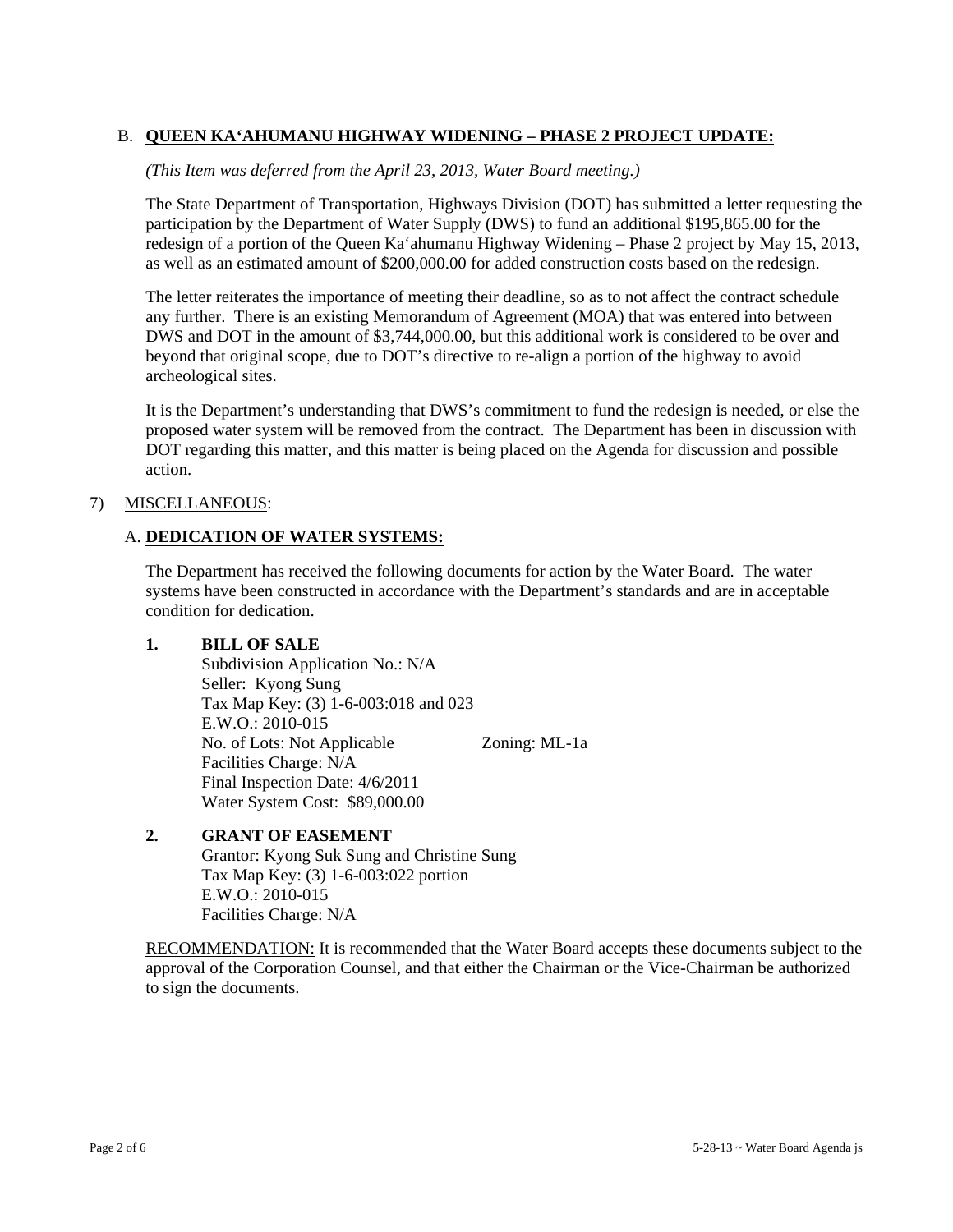## B. **MATERIAL BID NO. 2013-06, FURNISHING AND DELIVERING WATER METERS, BRASS GOODS, FIRE HYDRANTS, VALVES, CHLORINATORS, PUMPS, PIPES, FITTINGS, SCADA, MOTORS AND MISCELLANEOUS ITEMS FOR THE DEPARTMENT OF WATER SUPPLY STOCK:**

Bids for this contract will be opened on May 22, 2013, at 2:00 p.m., and the results will be reported at the meeting.

#### C. **MATERIAL BID NO. 2013-03, FURNISH BASE COURSE, SAND, COLD MIX, HOT MIX, PORTLAND CEMENT AND NO. 3F ROCK TO THE DEPARTMENT OF WATER SUPPLY:**

Bids for this contract were opened on May 16, 2013, at 1:30 p.m., and the following are the bid results.

|           |                                                                    | Yamada &<br>Sons, Inc. | <b>WHC LTD</b><br>dha West<br>Hawai'i<br><b>Concrete</b> | Grace<br><b>Pacific</b><br>Corp. | Jas. W.<br>Glover, Ltd. |
|-----------|--------------------------------------------------------------------|------------------------|----------------------------------------------------------|----------------------------------|-------------------------|
|           | <b>DISTRICT I:</b>                                                 |                        |                                                          |                                  |                         |
| A.        | 3/4-Inch Base Course (Cost per ton)                                | \$17.00                | No Bid                                                   | No Bid                           | \$33.00                 |
| <b>B.</b> | 1½-Inch Base Course (Cost per ton)                                 | \$16.00                | No Bid                                                   | No Bid                           | \$31.00                 |
| C.        | No. 3F Rock (Cost per ton)                                         | \$25.00                | No Bid                                                   | No Bid                           | \$41.00                 |
| D.        | #4 Sand (Cost per ton)                                             | \$50.00                | No Bid                                                   | No Bid                           | \$40.00                 |
| E.        | Mortar Sand - ASTM C144 (Cost per ton)                             | No Bid                 | No Bid                                                   | No Bid                           | \$64.00                 |
| F.        | Portland Cement 94 lb. bags (Cost per bag)                         | No Bid                 | No Bid                                                   | No Bid                           | \$32.00                 |
| G.        | Cold Mix-ASTM D4215-87 (Cost per ton)                              | \$149.00               | No Bid                                                   | No Bid                           | \$145.00                |
| H.        | Blended Material 60% #4 Sand and 40% No.<br>3F Rock (Cost per ton) | \$52.10                | No Bid                                                   | No Bid                           | \$57.00                 |
| I.        | Hot Mix - County Mix IV                                            | \$153.00               | No Bid                                                   | No Bid                           | \$143.00                |
|           | <b>DISTRICT II:</b>                                                | Yamada&<br>Sons, Inc.  | <b>WHC LTD</b><br>dba West<br>Hawai'i<br><b>Concrete</b> | Grace<br><b>Pacific</b><br>Corp. | Jas. W.<br>Glover, Ltd. |
| A.        | 3/4-Inch Base Course (Cost per ton)                                | No Bid                 | \$12.22                                                  | No Bid                           | No Bid                  |
| <b>B.</b> | 1½-Inch Base Course (Cost per ton)                                 | No Bid                 | \$11.06                                                  | No Bid                           | No Bid                  |
| C.        | No. 3F Rock (Cost per ton)                                         | No Bid                 | \$17.00                                                  | No Bid                           | No Bid                  |
| D.        | #4 Sand (Cost per ton)                                             | No Bid                 | \$21.34                                                  | No Bid                           | No Bid                  |
| Ε.        | Mortar Sand - ASTM C144 (Cost per ton)                             | No Bid                 | \$40.54                                                  | No Bid                           | No Bid                  |
| F.        | Portland Cement 94 lb. bags (Cost per bag)                         | No Bid                 | No Bid                                                   | No Bid                           | No Bid                  |
| G.        | Cold Mix-ASTM D4215-87 (Cost per ton)                              | No Bid                 | No Bid                                                   | No Bid                           | No Bid                  |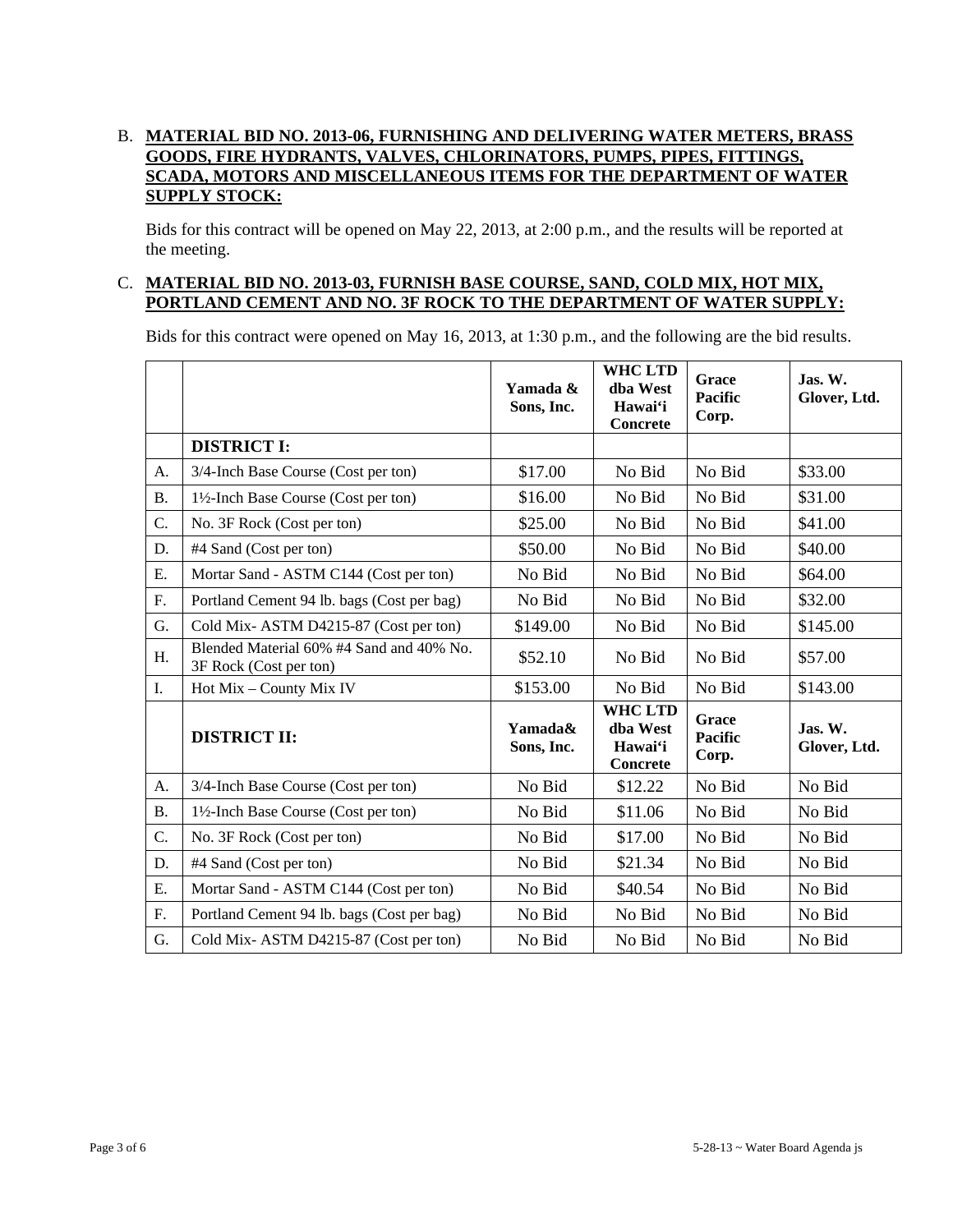|                | <b>DISTRICT III:</b>                       | Yamada &<br>Sons, Inc. | <b>WHC LTD</b><br>dha West<br>Hawai'i<br><b>Concrete</b> | <b>Grace Pacific</b><br>Corp. | Jas. W.<br>Glover,<br>Ltd. |
|----------------|--------------------------------------------|------------------------|----------------------------------------------------------|-------------------------------|----------------------------|
| A.             | 3/4-Inch Base Course (Cost per ton)        | No Bid                 | \$17.17                                                  | No Bid                        | No Bid                     |
| <b>B.</b>      | 1½-Inch Base Course (Cost per ton)         | No Bid                 | \$15.82                                                  | No Bid                        | No Bid                     |
| $\mathbf{C}$ . | No. 3F Rock (Cost per ton)                 | No Bid                 | \$22.73                                                  | No Bid                        | \$60.00                    |
| D.             | #4 Sand (Cost per ton)                     | No Bid                 | \$27.79                                                  | No Bid                        | \$56.00                    |
| Е.             | Mortar Sand - ASTM C144 (Cost per ton)     | No Bid                 | \$53.93                                                  | No Bid                        | No Bid                     |
| F.             | Portland Cement 94 lb. bags (Cost per bag) | No Bid                 | No Bid                                                   | No Bid                        | No Bid                     |
| G.             | Cold Mix-ASTM D4215-87 (Cost per ton)      | No Bid                 | No Bid                                                   | \$146.00                      | No Bid                     |
| Η.             | Hot Mix - County Mix IV (Cost per ton)     | No Bid                 | No Bid                                                   | \$145.10                      | No Bid                     |

RECOMMENDATION: It is recommended that the Board award the contract for MATERIAL BID NO. 2013-03, FURNISH BASE COURSE, SAND, COLD MIX, HOT MIX, PORTLAND CEMENT, AND NO. 3F ROCK TO THE DEPARTMENT OF WATER SUPPLY, by Parts to the following for the amounts shown above, and that either the Chairperson or the Vice-Chairperson be authorized to sign the contract(s), subject to review as to form and legality of the contract(s) by Corporation Counsel.

| District $I -$   | Parts A, B, C, and H to Yamada & Sons, Inc.<br>Parts D, E, F, G and I to Jas. W. Glover, Inc.             |
|------------------|-----------------------------------------------------------------------------------------------------------|
| District $II -$  | Parts A, B, C, D and E to WHC LTD dba West Hawai'i Concrete                                               |
| District $III -$ | Parts A, B, C, D and E to WHC LTD dba West Hawai'i Concrete<br>Parts G and H to Grace Pacific Corporation |

For the Parts where no bids were received, staff shall obtain quotations in the best interest of the Department. The contract period shall be from July 1, 2013, to June 30, 2014.

## D. **WATER HAULING BID NO. 2013-05, PRICE AGREEMENT TO PROVIDE WATER HAULING SERVICES TO VARIOUS LOCATIONS ISLAND-WIDE (ON AN AS-NEEDED BASIS) FOR THE DEPARTMENT OF WATER SUPPLY:**

Bids for this contract were opened on May 16, 2013, at 2:30 p.m., and the following are the bid results.

| 1. | <b>Carnor Sumida dba ACR Water Hauling</b><br>4,000-, and 5,000-gallon water trucks (price for all districts): |             |  |  |  |
|----|----------------------------------------------------------------------------------------------------------------|-------------|--|--|--|
|    | <b>Regular Hours</b>                                                                                           | \$85.35/hr. |  |  |  |
|    | Overtime Hours                                                                                                 | \$97.09/hr. |  |  |  |
| 2. | Kea'au Service Station, Inc.                                                                                   |             |  |  |  |
|    | 4,200-, and 5,000-gallon water truck (price for all districts):                                                |             |  |  |  |
|    | <b>Regular Hours</b>                                                                                           | \$129.42    |  |  |  |
|    | Overtime Hours                                                                                                 | \$145.41    |  |  |  |
|    | 6,000-gallon water truck (price for all districts):                                                            |             |  |  |  |
|    | <b>Regular Hours</b>                                                                                           | \$142.36    |  |  |  |
|    | Overtime Hours                                                                                                 | \$158.35    |  |  |  |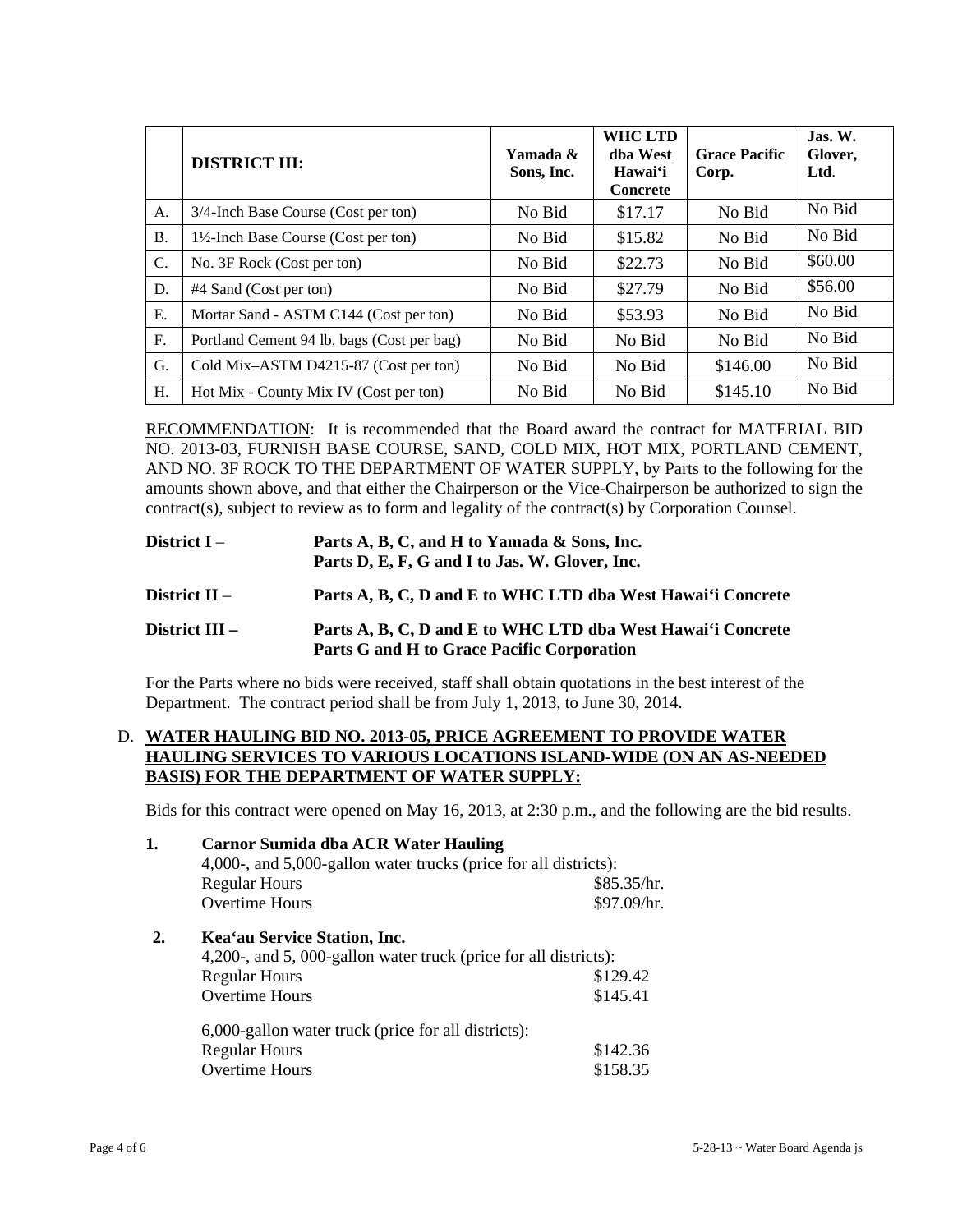RECOMMENDATION: It is recommended that the Board approve the price agreement for WATER HAULING BID NO. 2013-05, PRICE AGREEMENT TO PROVIDE WATER HAULING SERVICES TO VARIOUS LOCATIONS ISLAND-WIDE (ON AN AS-NEEDED BASIS) FOR THE DEPARTMENT OF WATER SUPPLY at the prices listed above, and that either the Chairperson or the Vice-Chairperson be authorized to sign the contract(s), subject to review as to form and legality of the contract(s) by Corporation Counsel. The price agreement shall be from July 1, 2013 to June 30, 2015.

#### E. **AD HOC FINANCE COMMITTEE REPORT:**

The Water Board's Ad Hoc Finance Committee Chairperson, Mr. Art Taniguchi, has been investigating the three focus areas (DWS's policies on credit card use, cash control and vehicle take-home), which encompass the scope of the Committee's work. At this meeting, the Committee may do the following:

Discussion of DWS's cash handling procedures and proposed changes.

## F. **ENERGY MANAGEMENT ANALYST UPDATE:**

The Energy Management Analyst will provide an update on significant changes or noteworthy areas relating to energy use and the Department's Green Initiatives.

## G. **MONTHLY PROGRESS REPORT**:

Submission of Progress Report of Projects by the Department. Department personnel will be available to respond to questions by the Board regarding the status/progress of any project.

# H. **REVIEW OF MONTHLY FINANCIAL STATEMENTS:**

Submission of financial statements and information relating to the financial status of the Department. Department personnel will be available to respond to questions by the Board relating to the financial status of the Department.

#### I. **MANAGER-CHIEF ENGINEER'S REPORT:**

The Manager-Chief Engineer will provide an update or status on the following:

- 1) Kawailani Tank update
- 2) Pu'ukala/Kona Ocean View Properties Subdivision Improvement District Update
- 3) Public Information and Education Specialist Update

# J. **CHAIRPERSON'S REPORT:**

Chairperson will raise issues of interest to the Board.

#### 8) EXECUTIVE SESSION RE: KALAOA WELL AND RESERVOIR SITE AND ACCESS:

The Water Board is expected to convene an executive meeting, closed to the public, pursuant to Hawai'i Revised Statutes, Sections 92-4, 92-5(a)(4), for the purpose of consulting with the Water Board's attorney on questions and issues pertaining to the Water Board's powers, duties, privileges, immunities and liabilities. A two-thirds vote pursuant to HRS Section 92-4 is necessary to hold an executive meeting.

#### 9) EXECUTIVE SESSION RE: QUEEN KA'AHUMANU HIGHWAY WIDENING – PHASE 2 PROJECT:

The Water Board is expected to convene an executive meeting, closed to the public, pursuant to Hawai'i Revised Statutes, Sections 92-4, 92-5(a)(4), for the purpose of consulting with the Water Board's attorney on questions and issues pertaining to the Water Board's powers, duties, privileges, immunities